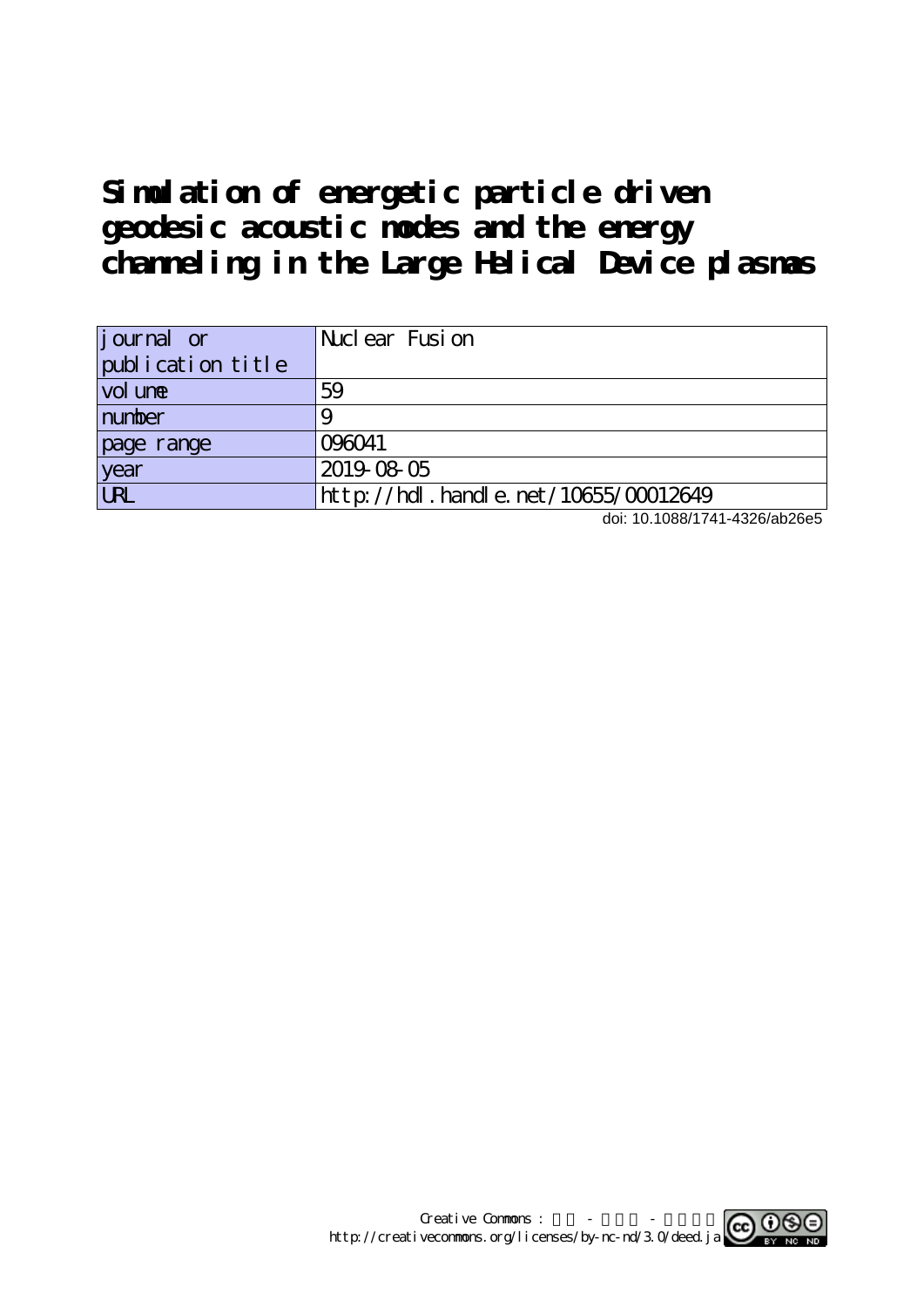## Simulation of energetic particle driven geodesic acoustic modes and the energy channeling in the Large Helical Device plasmas

### Hao WANG (王 灏), Yasushi TODO (藤堂 泰), Masaki OSAKABE (長壁 正樹), Takeshi IDO (井戸 毅), Yasuhiro SUZUKI (鈴木 康浩)

National Institute for Fusion Science, National Institutes of Natural Sciences, Toki, Japan

E-mail: wanghao@nifs.ac.jp

November 2018

Abstract. Energetic particle driven geodesic acoustic modes (EGAMs) in the Large Helical Device (LHD) plasmas are investigated using MEGA code. MEGA is a hybrid simulation code for energetic particles interacting with a magnetohydrodynamic (MHD) fluid and in the present work, both the energetic particles and bulk ions are described by the kinetic equations. The low frequency EGAMs are reproduced. Also, the energy transfer is analyzed and the bulk ion heating during the EGAM activity is observed. The ions obtain energy when the energetic particles lose energy, and this indicates that an energy channel is established by EGAM. The EGAM channeling is reproduced by simulation with realistic parameters for the first time. The heating power to bulk ions is  $3.4 \text{ kW/m}^3$ . It is found that the sideband resonance is dominant during the energy transfer from EGAM to the bulk ions, and the transit frequencies of resonant bulk ions are one-half of the EGAM frequency.

#### 1. Introduction

Geodesic acoustic mode (GAM) is an oscillatory zonal flow coupled with density and pressure perturbations in toroidal plasmas $[1-6]$ . In the past decade, energetic particle driven GAM (EGAM) has been observed in JET, DIII-D, Large Helical Device (LHD), HL-2A, and ASDEX-Upgrade[7–13]. Many publications have been devoted to various aspects of EGAMs including the fundamental properties[14–31], the continuum damping  $[15, 32-34]$ , the high frequency and low frequency branches  $[15, 35-38]$ , and the half-frequency subcritical instabilities [39–41]. In the DIII-D experiment, the drops in neutron emission during the EGAM activities suggest beam ion losses[9]. Also, in the LHD experiment, anomalous bulk ion heating during the EGAM activity suggests an energy channel established by EGAM[42]. In addition, EGAMs interact with turbulence and thus affect the plasma transport and confinement  $[43, 44]$ . Then, the understanding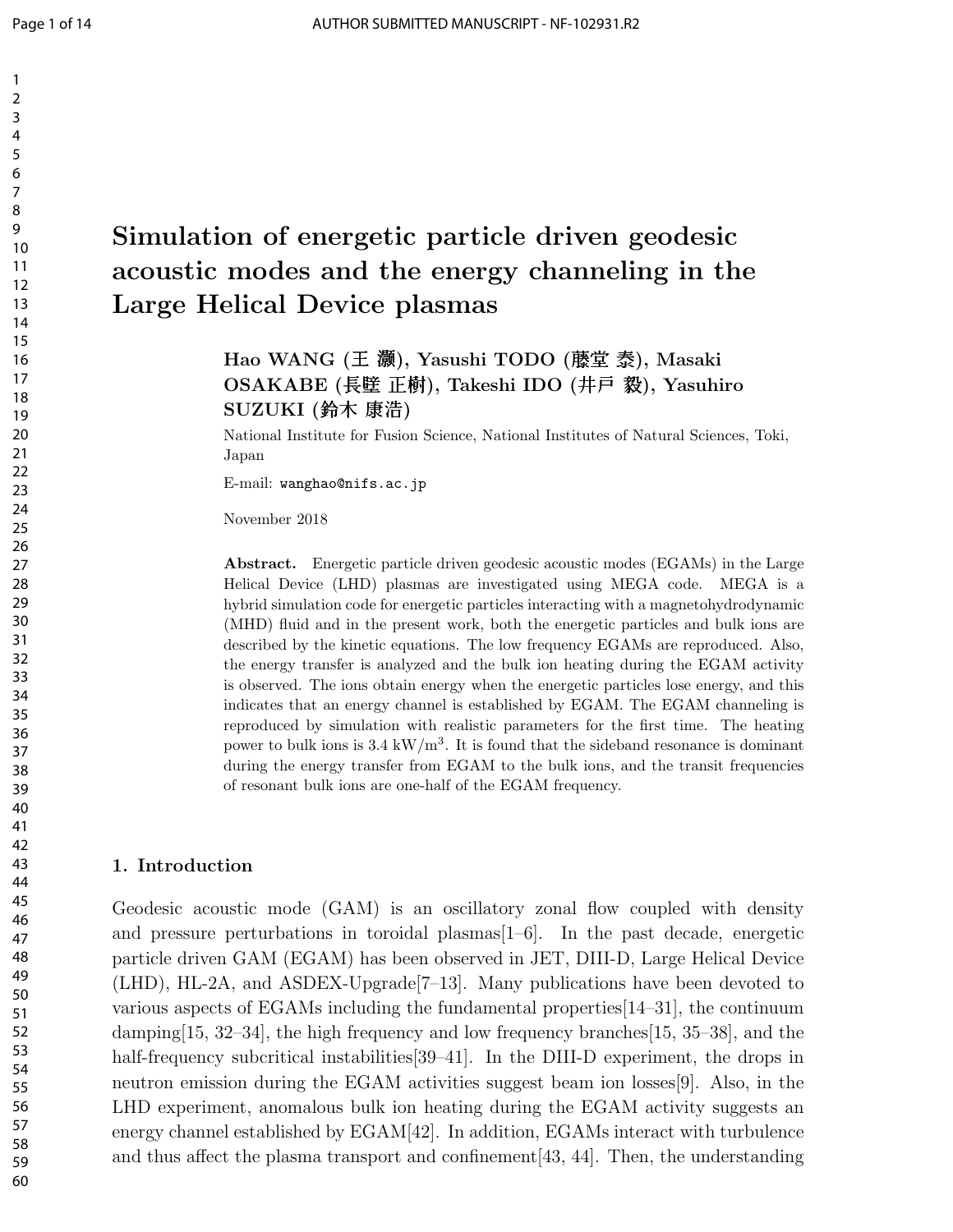of the EGAMs is important for magnetic confinement fusion, because the energetic particles need to be well confined and the bulk plasma heating efficiency needs to be improved.

The EGAM channeling phenomenon has attracted the interest of many researchers because of the direct significance for plasma heating efficiency. The energy channel of GAM was discussed within the framework of quasilinear theory and the possibility of the GAM channeling was proved for the first time[45], and then, the energy transfer between particles and mode were simulated with a flat equilibrium profile for the first time[46]. In LHD, after observing the EGAM channeling for the first time[42], another investigation is being conducted to find the relation between EGAM channeling and the shear of safety factor  $[47]$ . However, at present, the existence of an EGAM energy channel has not been demonstrated by simulation with realistic parameters. In addition, although it is widely believed that the bulk ions obtain energy from EGAM via Landau damping, it is still not clear which resonant bulk ions are the dominant. The present paper is devoted to solving the above problems and demonstrating clear evidence, and it is organized as follows. In section 2, the simulation model and realistic parameters are described. In section 3, the linear properties of the simulated EGAM are shown, the EGAM channeling phenomenon in LHD is reproduced, and the mechanism of EGAM channeling is revealed. In section 4, the main conclusions are summarized.

#### 2. Simulation model and parameters

A hybrid simulation code for energetic particles interacting with a magnetohydrodynamic (MHD) fluid, MEGA $[48-52]$ , is used for the simulations of EGAMs. We have two versions of MEGA. In the conventional version, only the energetic particles are described by the kinetic equations, while in the extended version not only the energetic particles but also the thermal ions are described kinetically. The simulation of the EGAM channeling is conducted with the extended version, and the simulation model is the same as Ref. [51]. This extended version is very important for EGAM channeling simulation, because the Landau damping process is a kind of wave-particle interaction process, and this process can be simulated only by the kinetic thermal ions model. In the past EGAM simulations by MEGA, the EGAM channeling was not found because of the MHD description of thermal ions. The following equations in the extended model are different from those in the conventional model:

$$
\rho \frac{\partial}{\partial t} \mathbf{u}_{\mathbf{E}\perp} = -(\mathbf{M} \cdot \nabla) \mathbf{u}_{\mathbf{E}\perp} - \nabla p_e + (\mathbf{j} - \frac{Z_i e}{m_i} \rho_i \mathbf{v}_{\mathbf{pi}} - \frac{Z_h e}{m_h} \rho_h \mathbf{v}_{\mathbf{ph}}) \times \mathbf{B}, \quad (1)
$$

$$
\mathbf{E} = -\mathbf{u}_{\mathbf{E}} \perp \times \mathbf{B} + \frac{\nabla_{\parallel} p_e}{(-e) n_e} + \eta (\mathbf{j} - \mathbf{j}_{\mathbf{eq}}),
$$
\n(2)

$$
\rho = \rho_i + \rho_h,\tag{3}
$$

$$
\mathbf{M} = \rho \mathbf{u}_{\mathbf{E}\perp} + (\rho_i v_{i\parallel} + \rho_h v_{h\parallel}) \mathbf{b} + \rho_i \mathbf{v}_{\mathbf{p}i} + \rho_h \mathbf{v}_{\mathbf{p}h},\tag{4}
$$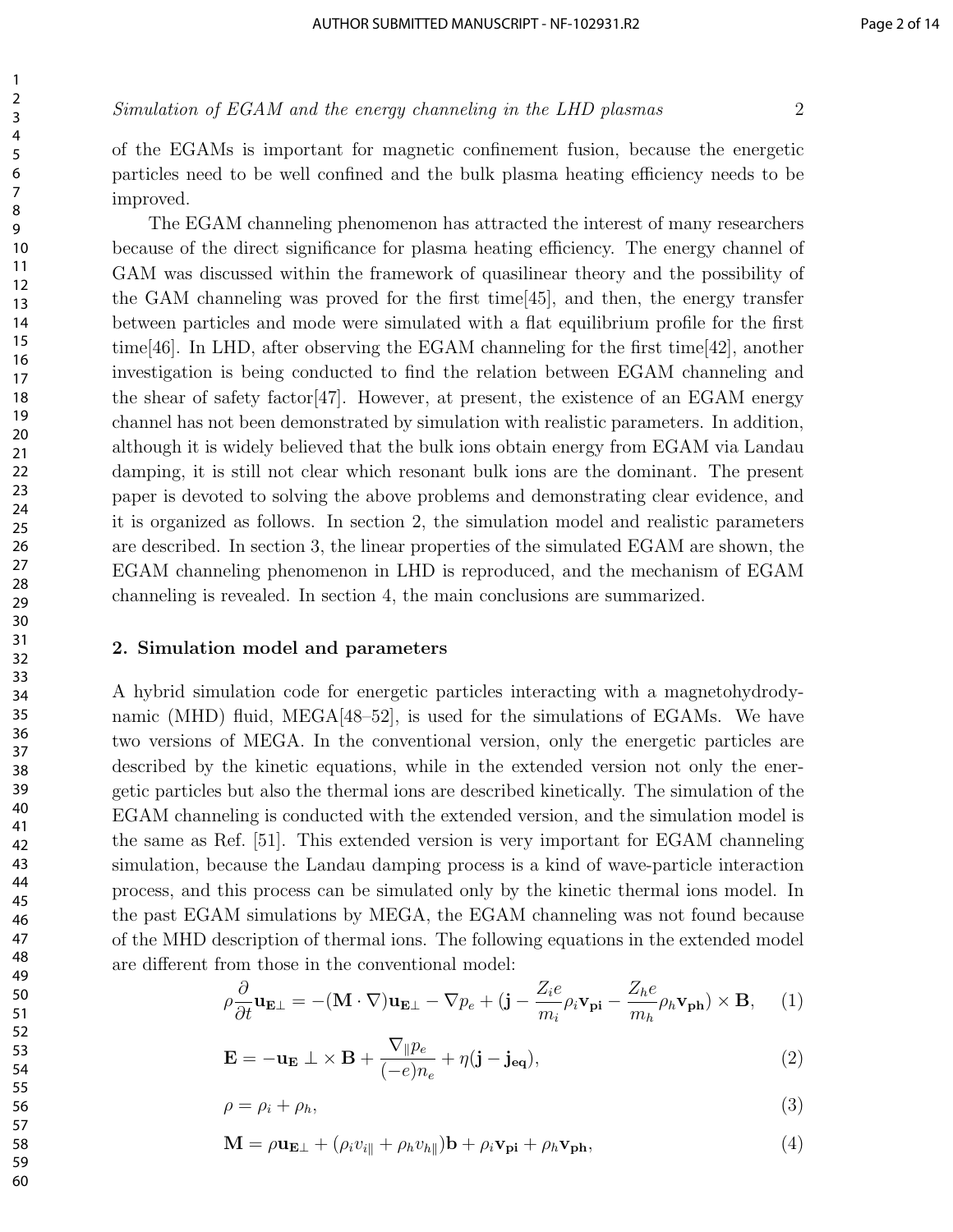Simulation of EGAM and the energy channeling in the LHD plasmas 3

$$
\rho_i \mathbf{v}_{\mathbf{pi}} = \frac{m_i}{Z_i e} \left( -\frac{\nabla p_{i\perp} \times \mathbf{B}}{B^2} + (p_{i\parallel} - p_{i\perp}) \frac{\nabla \times \mathbf{b}}{B} \right).
$$
(5)

The subscript h denotes the hot particles or the energetic particles, and the subscript i denotes the bulk ions. The Eq.(1) is momentum equation, and Eq.(2) is Ohm's law. The particle-in-cell (PIC) method is applied for  $\rho_i$ ,  $\rho_h$ ,  $\rho_i v_{i\parallel}$ ,  $\rho_h v_{h\parallel}$ ,  $p_{i\parallel}$ ,  $p_{i\perp}$ ,  $p_{h\parallel}$ , and  $p_{h\perp}$ . The switch of collision is turned off in the present simulation, thus the bulk ions cannot absorb any energy from energetic particles via collision processes. This turning off operation is reasonable because the beam velocity is higher than critical velocity[53], and the similar operation can be found in Ref. [18].

A realistic 3-dimensional equilibrium generated by HINT code is used for the simulation [54]. This equilibrium data is based on the LHD shot  $\#109031$  at time  $t = 4.94$  s. At this moment, the EGAM activity is very strong, thus it is good for reproducing the EGAM phenomenon. In LHD, the EGAM frequency should be similar to that in tokamaks[3, 4]. The energy of neutral beam injection (NBI) is high, thus it is possible to excite a high frequency branch of EGAM under the condition of bumpon-tail distribution[36, 37], while the high frequency branch has not been observed in tokamaks. The following six parameters for the EGAM simulation are based on an LHD experiment [42]: 1) The plasma major radius  $R_0 = 3.75$  m. 2) The magnetic field strength on the magnetic axis  $B_0 = 1.5$  T. 3) The electron density in plasma center  $n_e = 0.072 \times 10^{19} \text{ m}^{-3}$ , and density profile is the same as experiment. 4) The safety factor  $q = 2.82$  on the magnetic axis, and  $q = 0.83$  on the plasma edge. 5) The injected neutral beam energy is  $E_{NBI} = 170$  keV. And finally, 6) a Gaussian-type pitch angle distribution function is assumed for the energetic particles, and the distribution function peaks at  $\Lambda = 0.1$  where  $\Lambda = \mu B_0/E$  is the pitch angle variable,  $\mu$  is the magnetic moment, and  $E$  is the particle energy. A slowing-down energetic particle distribution function and a Maxwellian bulk ion distribution are assumed in the paper.

The number of computational particles is 8 million for both energetic particles and bulk ions, but a larger number of particles, 67 million, is also used to decrease the noise and to investigate the numerical convergence. Cylindrical coordinates  $(R, \phi, z)$ are employed. For LHD equilibrium, there are ten pitches in the toroidal direction ( $\phi$ direction). Since the toroidal mode number of the GAM is  $n = 0$ , for simplicity, only one pitch from  $\phi = 0$  to  $\phi = 0.2\pi$  is used for the present simulation, while the other nine pitches from  $\phi = 0.2\pi$  to  $\phi = 2\pi$  are obtained by periodic extension. This simplification is made to save computational resources and time. The numbers of grid points of this pitch in the  $(R, \phi, z)$  directions are (128, 64, 128), respectively. The viscosity and diffusivity are set to be  $\nu = \nu_n = 4.5 \times 10^{-7} v_A R_0 = 64.97 \text{ m}^2/\text{s}$  and the resistivity  $\eta = 4.5 \times 10^{-7} \mu_0 v_A R_0 = 8.16 \times 10^{-5} \Omega \cdot m$  in the simulation, where  $v_A$  is the Alfvén velocity at the plasma center.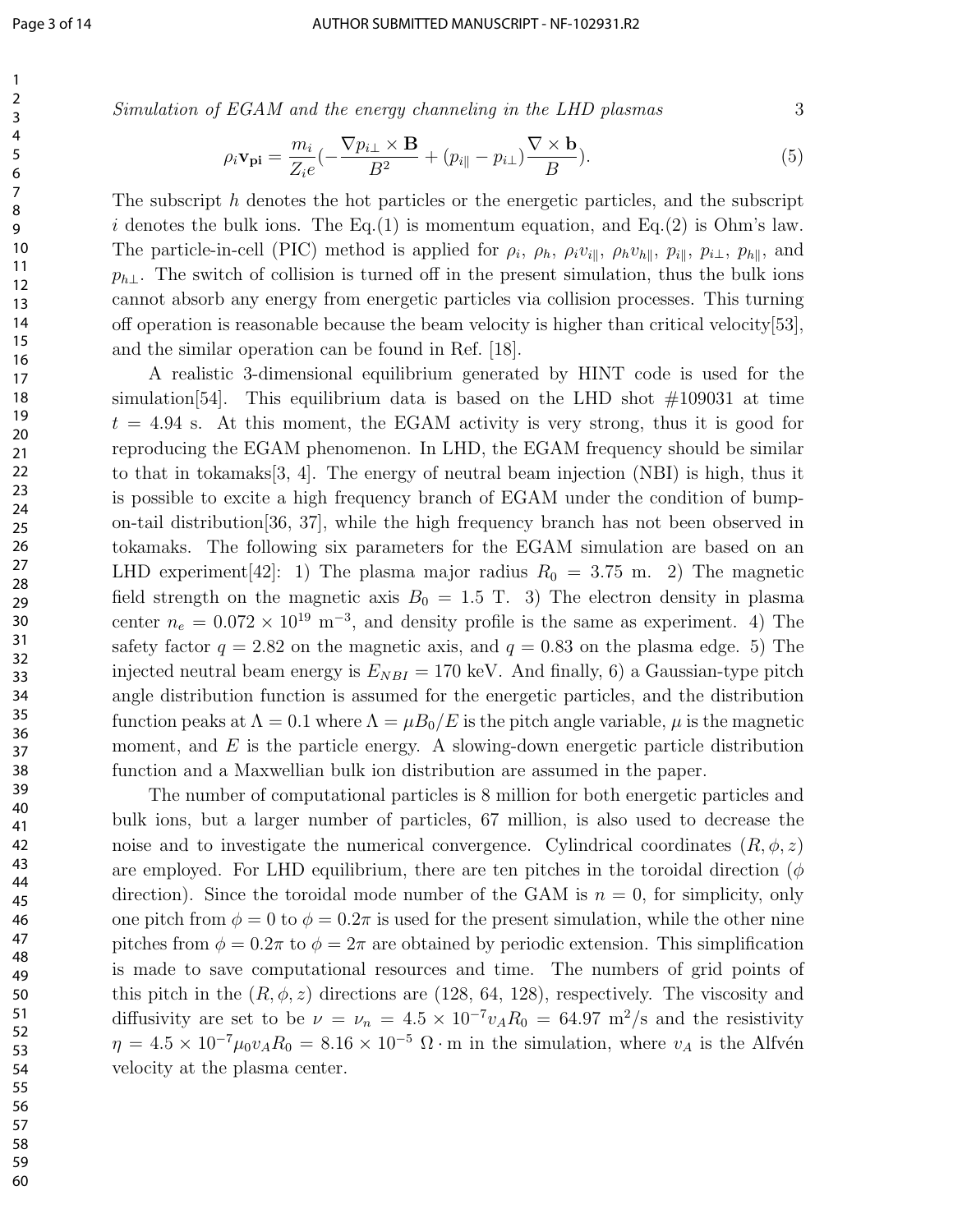#### 3. Simulation results

#### 3.1. Mode linear properties

The spatial profile of the simulated mode is shown in Fig. 1. This mode peaks around  $r/a = 0.2$ , very close to the plasma center. The mode width is as large as approximately .4a, thus the simulated mode is identified as a global mode. Figure 2 shows the mode frequency and amplitude versus radial position to confirm the global property. The frequency profile is spatially constant. This is similar with Fig.  $2(c)$  of Ref. [9] and Fig. 6 of Ref. [20]. The global mode structure is caused by large orbit width of energetic particles, and it is consistent with Fig. 4 of Ref. [14]. The dominant mode number is  $m/n = 0/0$  for poloidal velocity  $v_{\theta}$  as represented by the red curve in Fig. 1(a). The components weaker than  $4.31 \times 10^{-5}$  (10% of the peak value of the 0/0 cosine component) are considered as negligible and thus they are not plotted. Also, the dominant mode number is  $m/n = 1/0$  for pressure perturbation  $\delta P$  as shown in Fig. 1(b). Similarly, the components weaker than  $10\%$  of the peak value of the  $1/0$  sine component are not plotted. These mode numbers are consistent with the nature of GAM and EGAM[1, 2, 14, 20]. The dominant component of poloidal velocity  $v_{\theta}$  is the cosine part because sine part is zero for  $m/n = 0/0$ . The dominant component of pressure perturbation  $\delta P$  is the sine part because the density accumulation is proportional to  $\tilde{\mathbf{E}} \times \mathbf{B} \cdot \nabla B^2/B^4$  where  $\tilde{\mathbf{E}}$  is the fluctuating electric field[1]. Finally, the magnetic perturbation exists, but it is much weaker than the poloidal velocity perturbation, and this indicates that the mode is an electrostatic mode. This is also consistent with the nature of EGAM[14]. Thus, according to the above three features of mode width, mode number, and weak magnetic perturbation, the simulated global electrostatic mode is identified as an EGAM. This is the first time to reproduce an EGAM using the extended model of MEGA code.

In addition, the simulated EGAMs' linear frequencies are between 40 kHz to 50 kHz as shown in Fig. 3, and are lower than the theoretically predicted conventional GAM frequency 54 kHz. Thus, these are low frequency branches of EGAM. The mode frequency decreases with increasing  $\beta_{EP}$ , which is the ratio of the energetic particle pressure to the magnetic pressure, and this frequency decreasing is consistent with the EGAM property<sup>[9, 14, 18, 20, 46].</sup> The mode frequencies are lower than GAM frequency because the energetic particles contribute negatively to the mode frequency under the condition of slowing-down energetic particle distribution function.

#### 3.2. The reproduced phenomenon of EGAM channeling

A typical case where  $\beta_{EP} = 0.04\%$  is used to demonstrate the EGAM channeling phenomenon is shown in Fig. 4. Figure 4(a) shows the frequency spectrum of simulated EGAM. The mode frequency in linear stage is 50 kHz, and then, the frequency chirps up in the nonlinear stage. At  $t = 0.5$  ms, the frequency has already exceeded 60 kHz. The frequency chirping rate  $d\omega/dt$  gradually decreases with time. Fig. 4(b) shows the time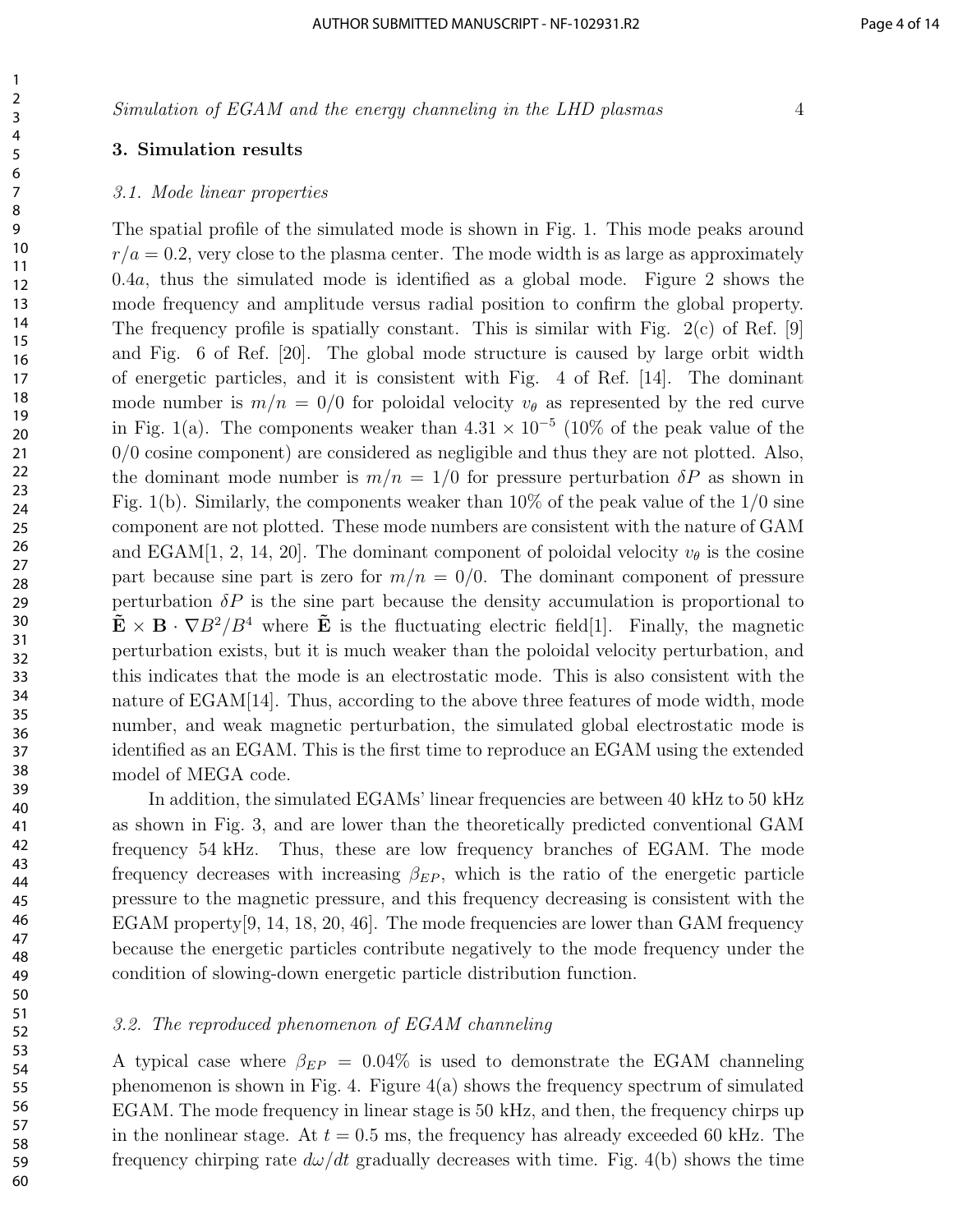Simulation of EGAM and the energy channeling in the LHD plasmas 5



**Figure 1.** The simulated mode profile of (a) poloidal velocity  $v_{\theta}$  with dominant mode number  $m/n = 0/0$  and (b) pressure perturbation  $\delta P$  with dominant mode number  $m/n = 1/0.$ 



Figure 2. The mode frequency and amplitude versus radial position.

evolution of EGAM amplitude  $v_{\theta}$ . The linear stage is from  $t = 0$  to about  $t = 0.1$  ms. At  $t = 0.1$  ms, the mode amplitude reaches the maximum value, and then steps into the nonlinear stage. Fig.  $4(c)$  shows the energy transfer of various species. The energy transfer to each species is analyzed by the volume integration and time integration  $E_{trans} = \int_0^t dt' \int \mathbf{j} \cdot \mathbf{E} dV$ . Here, j stands for the perpendicular current of the species, which consists of  $\nabla B$  drift current, curvature drift current, and magnetization current. E is the ideal MHD electric field  $-\mathbf{v}\times\mathbf{B}$ . For energetic particles and bulk ions,  $\nabla B$  drift current and magnetization current are given by perpendicular pressure, and curvature drift current is given by parallel pressure. For electron, the perpendicular and parallel pressures are replaced by a scalar pressure. This is equivalent to the diamagnetic current  $\mathrm{\mathbf{j}} \, = \, \frac{-\nabla p \times \mathbf{B}}{B^2}$  $\frac{\sqrt{p \times B}}{B^2}$ . The bulk ion heating during the EGAM activity is observed. The ions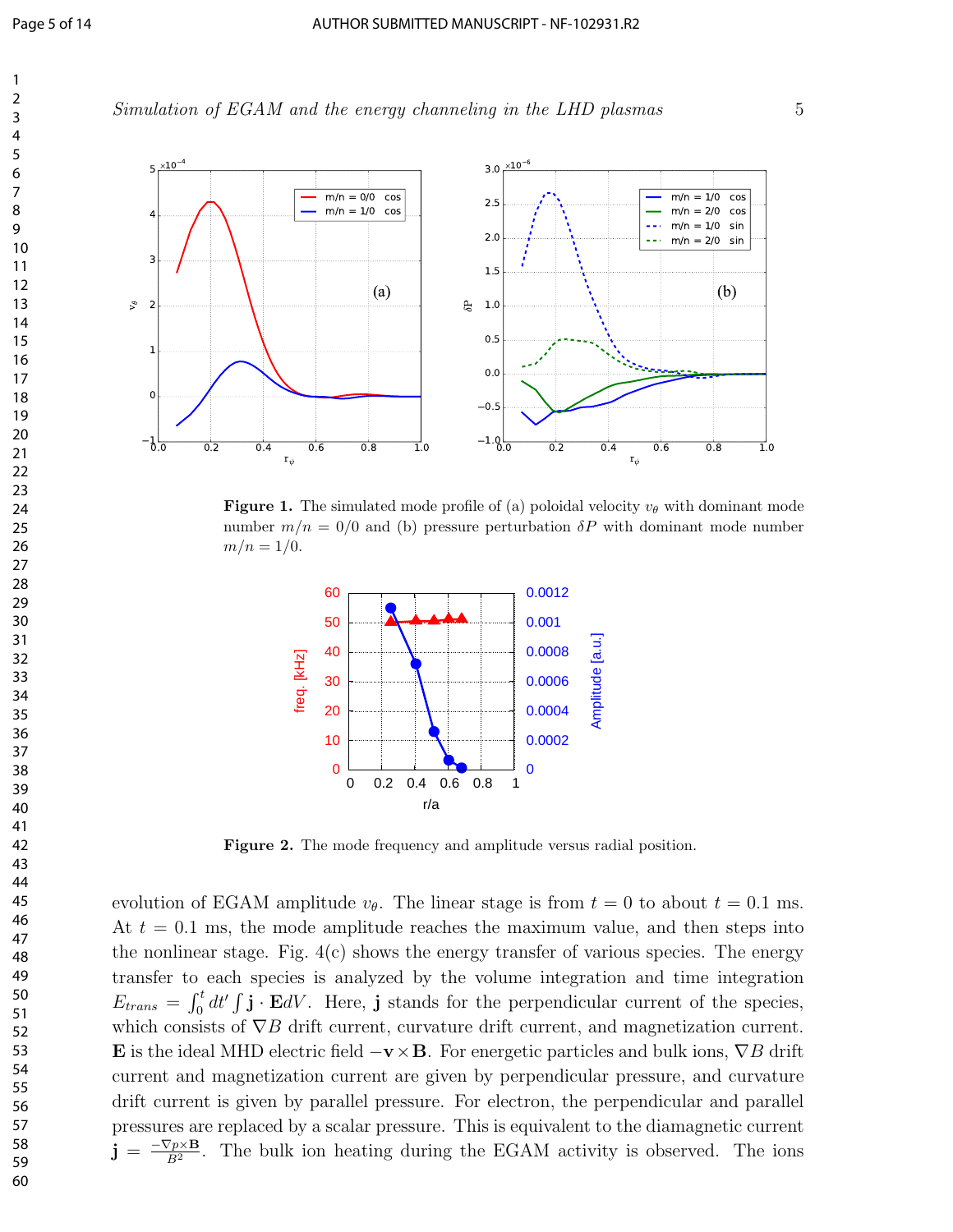

Figure 3. The energetic particle pressure dependence of EGAM frequency in the linear growth phase.

obtain energy when the energetic particles lose energy, and this indicates that an energy channel is established by EGAM. The EGAM channeling is reproduced by simulation with realistic parameters for the first time. The first demonstration of energy exchange between EGAM and thermal plasma was made in 2014[46], but a flat equilibrium profile was applied. In the present work, from  $t = 0$  to  $t = 0.36$  ms, the energy transferred from energetic particles is 63 J. About one-half of this energy  $(51\%)$  is transferred to bulk ions (34%) and electrons (17%), while the other half is dissipated by the terms of  $\nu$ ,  $\nu_n$ , and  $\eta$ . The heating power to bulk ions around  $t = 0.1$  ms is 3.4 kW/m<sup>3</sup>.



Figure 4. (a) The frequency spectrum of EGAM. (b) The time evolution of EGAM amplitude  $v_{\theta}$ . (c) Energy transfer of various species during EGAM activity. EP is the abbreviation of energetic particle.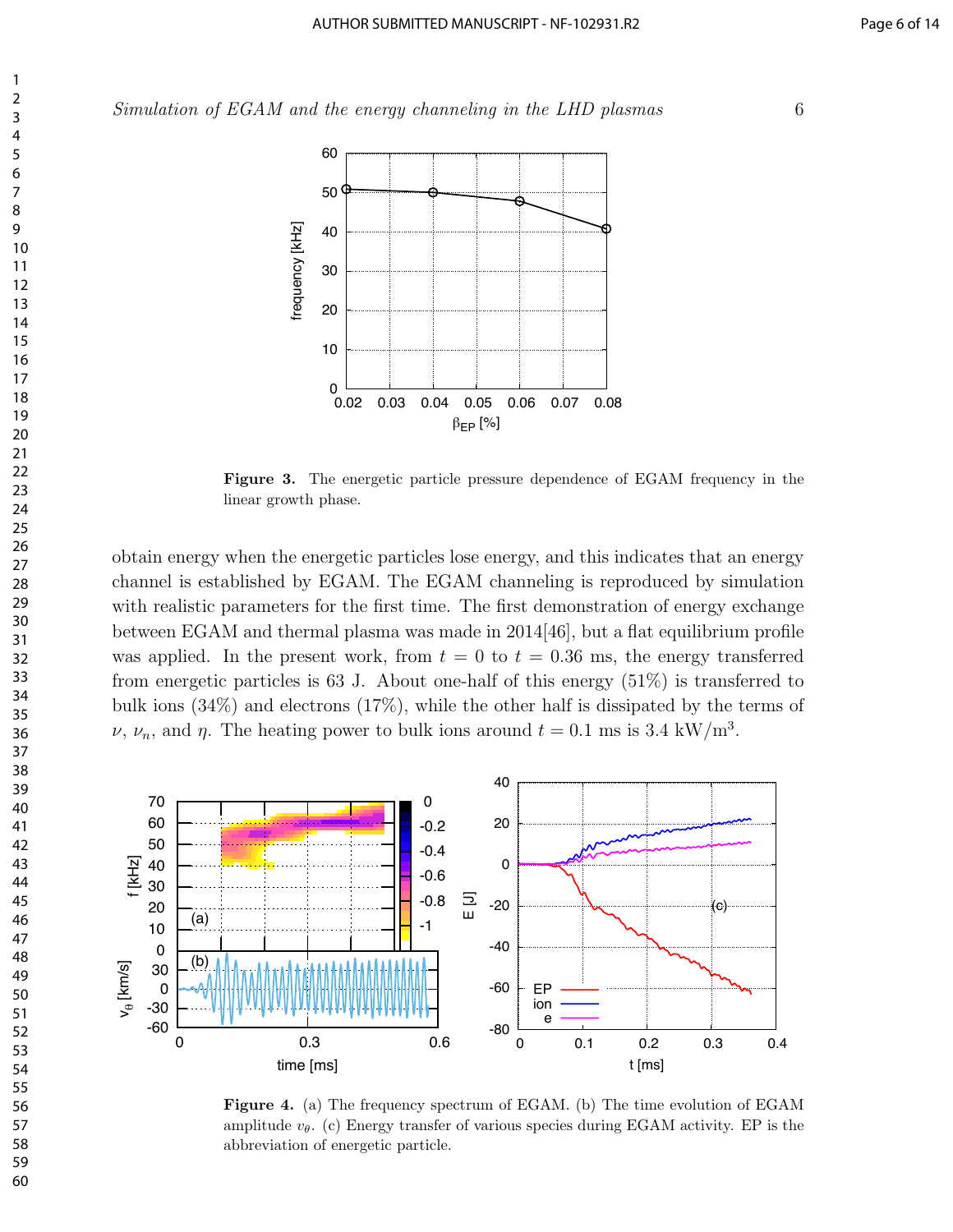#### 3.3. The mechanism of EGAM channeling

In order to identify the dominant resonant particles, the  $\delta f$  distribution of both energetic particles and bulk ions at different times are analyzed in the particle transit frequency space, as shown in Fig. 5. The particle transit frequency  $f_{tr}$  is defined by  $f_{tr} = v_{\parallel}/(2\pi qR_0)$ , where  $v_{\parallel}$  is particle parallel velocity. For simplicity of  $f_{tr}$  calculation,  $q = 2.8$  is a constant for all the particles in the above  $f_{tr}$  equation, although q value has a normal shear profile in the equilibrium of simulation. The simplicity of constant q is reasonable because most resonant particles are located around the  $q = 2.8$  region. The EGAM obtains energy from energetic particles via inverse Landau damping, and EGAM transfer energy to bulk ions via Landau damping. These processes modify the distribution function of both energetic particles and bulk ions, and thus,  $\delta f$  values change with mode evolution. The particles with negative  $\delta f$  values form the hole structure in phase space, and the particles with positive  $\delta f$  values form the clump structure. Large absolute  $\delta f$  values indicate strong interactions between EGAM and resonant particles. Fig. 5(a) shows the  $\delta f$  of energetic particles. A hole around  $f_{tr} = 50$  kHz is formed. The bottom of this hole moves rightward. This indicates that the transit frequencies of particles in the hole increase with time and this increase of frequency is kept consistent with the chirping up of EGAM frequency. The resonance condition between EGAM and energetic particles is given by  $f_{EGAM} = f_{tr,EP}$ . Fig. 5(b) shows the  $\delta f$  of bulk ions. Two clumps around  $f_{tr} = 25$  kHz and  $f_{tr} = 5$  kHz are formed. The peaks of these clumps move rightward. This indicates that the transit frequencies of bulk ions in these clumps increase with time and these transit frequencies are kept at the half of the EGAM frequency (and one-tenth of the EGAM frequency). The resonance condition between EGAM and bulk ions is given by

$$
f_{EGAM} = l \cdot f_{tr,bulk},\tag{6}
$$

and dominant l values are  $l = 2$  and  $l = 10$ . The resonant condition  $l = 2$  is similar to Fig. 4 and Fig. 5 in Ref. [55]. Sideband resonance is important for the interaction between EGAM and bulk ions. This is the first time to quantitatively reveal the resonance condition between EGAM and bulk ions during the establishment of EGAM channeling.

The resonant particles in  $\mu$  phase space and in radial spatial space are also analyzed. It is found that the  $\mu$  values of dominant resonant energetic particles are relatively higher, while the  $\mu$  values of dominant resonant bulk ions are relatively lower. This indicates that the high- $\mu$  energetic particles excite the mode and the low- $\mu$  bulk ions absorb energy. This is similar with that in Ref. [18]. For the spatial distribution, it is found that 99% resonant energetic particles distribute around the core region where  $r/a < 0.7$ .

In Eq. (6),  $l = 2$  is important because  $l = 2$  sideband resonance condition is much easier to be satisfied than higher l value cases. However,  $l = 10$  corresponds to the resonant ions with very low transit frequencies, and these low transit frequency ions can hardly obtain energy from EGAM. In order to confirm that, the energy transfer rate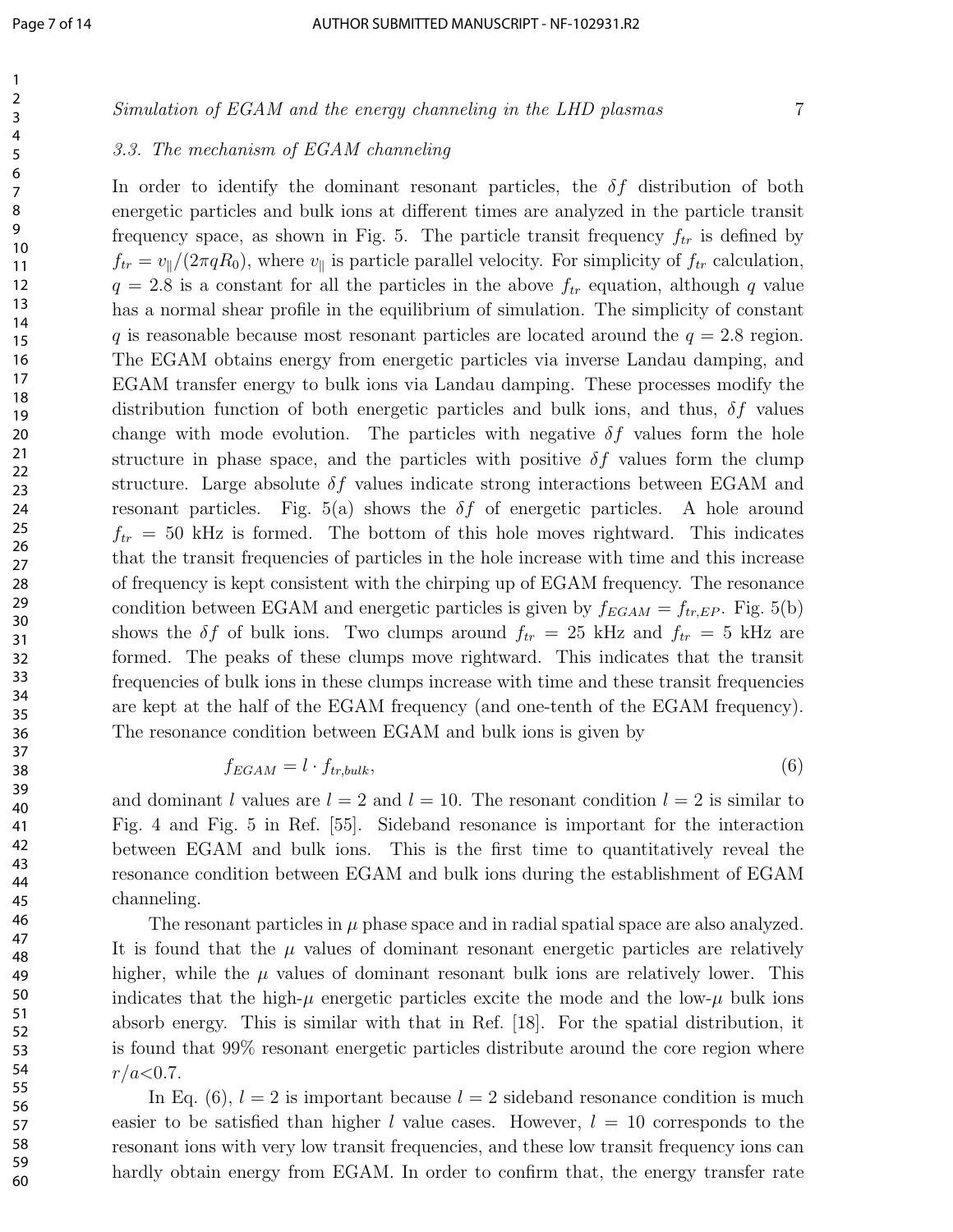



**Figure 5.** The  $\delta f$  distributions of (a) energetic particles and (b) bulk ions in  $f_{tr}$  phase space at  $t = 0.18$  ms (red),  $t = 0.36$  ms (green), and  $t = 0.58$  ms (blue). EP is the abbreviation of energetic particle.

 $dE/dt \cdot \delta f$  of bulk ions in  $f_{tr}$  phase space is analyzed as shown in Fig. 6. There is a peak around  $f_{tr} = 25$  kHz, and this peak gradually moves rightward. Similar to Fig. 5(b), this rightward movement indicates that the bulk ions with the half of the mode frequency are kept resonant with the mode. The energy transfer rate is positive, and this indicates that the bulk ions absorb energy from EGAM. In Fig. 6, the red curve at  $t = 0.109$  ms represents the time of transition between linear growth stage and nonlinear frequency chirping stage. At this time, the peak value of  $dE/dt \cdot \delta f$  is very large because the mode amplitude is very large as shown in Fig. 4(b) and the energy transfer rate is also large as shown in Fig. 4(c). Then gradually, the peak values around  $f_{tr} = 25$  kHz decrease with time, because the energy transfer rates decrease, which is also consistent with Fig. 4(c). It is very significant that the high frequency (high energy) bulk ions absorb energy from EGAM. Since the bulk ion temperature is high in ITER-like device, it is possible to infer that the EGAM channeling may improve the heating efficiency in ITER, although the present paper is based on a stellarator configuration. From  $t = 0.145$  ms in the fully nonlinear stage, a lower peak appears around  $f_{tr} = 15$  kHz. In this simulation, the bulk ion temperature  $T_i = 4.85 \text{ keV}$ , and this thermal velocity corresponds to a transit frequency 14.7 kHz. The lower peak around  $f_{tr} = 15$  kHz appears in Fig. 6 because most bulk ions' transit frequencies are around 15 kHz. In Fig. 5(b), there is a peak around 5 kHz, but this peak is very weak and difficult to identify in Fig. 6, because the particles around 5 kHz do not absorb too much energy. The bulk ions mainly absorb energy via the particles whose transit frequencies are the half of the EGAM frequency. In Eq. 6,  $l = 2$  is more important than  $l = 10$  for the establishment of EGAM channeling.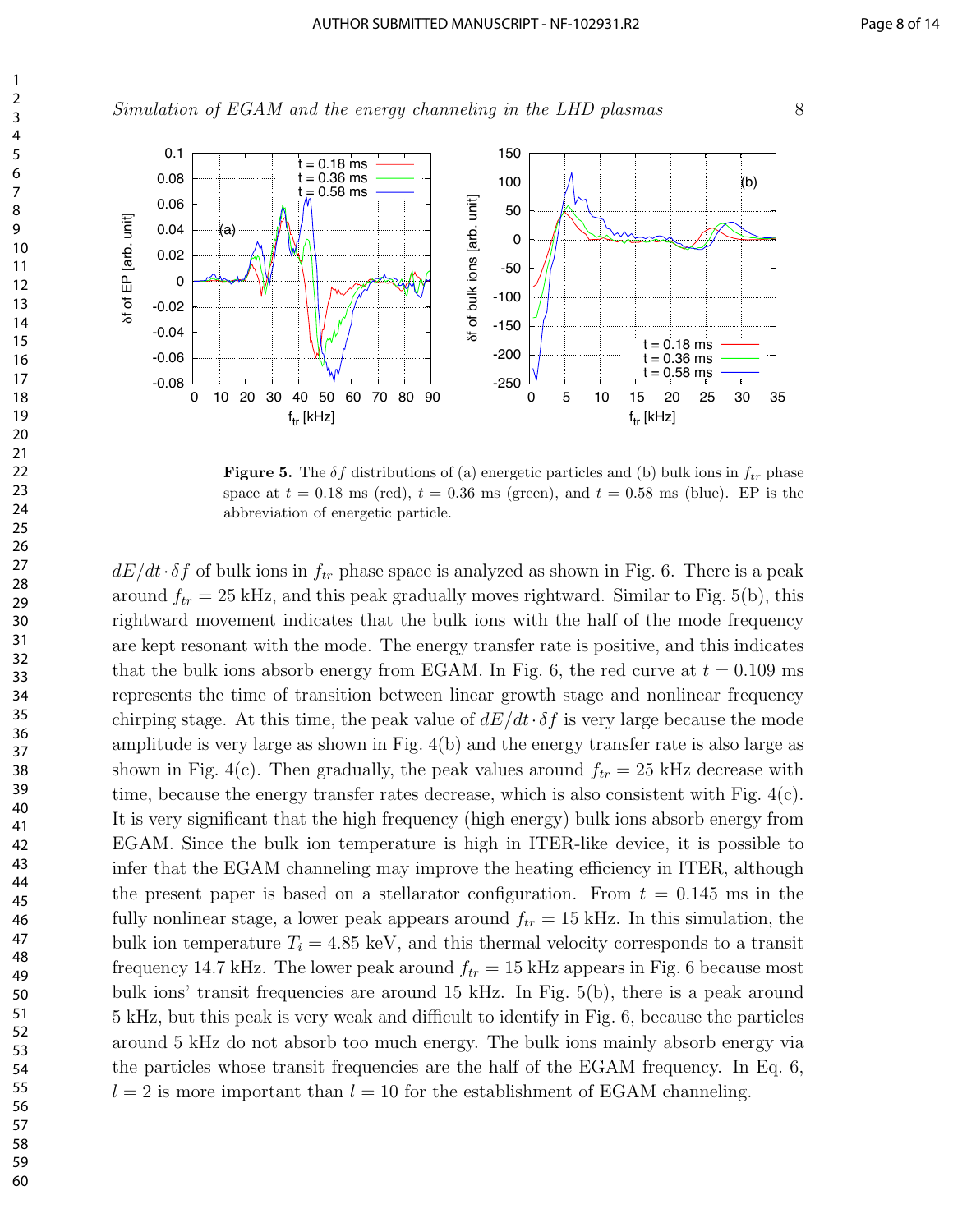Simulation of EGAM and the energy channeling in the LHD plasmas 9



**Figure 6.** Energy transfer rate  $dE/dt \cdot \delta f$  of bulk ions in transit frequency  $f_{tr}$  phase space at different times.

#### 3.4. Numerical convergence

In order to confirm that the simulation results are reliable and the number of simulation particles is sufficient, numerical convergence has been investigated with regard to the number of particles. Four cases with different numbers of particles are compared at  $r/a = 0.26$ . The smallest particle number case was run with  $2^{23} = 8.39 \times 10^6$  energetic particles and the same number of bulk ions, while the largest particle number case was run with  $2^{26} = 6.71 \times 10^7$  energetic particles and the same number of bulk ions. In other two case, the particle numbers are in between. The time evolutions of poloidal velocity  $v_{\theta}$  are shown in Fig. 7. For the smallest particle number case, the mode linear growth rate and the frequency are 12.4% and 50.1 kHz, respectively. For the largest particle number case, the growth rate is 13.7% and the frequency is 50.7 kHz. The difference of linear growth rates is about  $10\%$ , and the difference of mode frequencies is only 1.2%. According to this comparison, it can be concluded that the numerical convergence is good enough for the results presented in this paper.

#### 4. Summary

In summary, a global electrostatic mode is reproduced using the extended version of MEGA code, and the simulated mode is identified as an EGAM. Both the mode number and the mode frequency are consistent with the theoretical predictions. The ions obtain energy when the energetic particles lose energy during the EGAM activity, and this indicates that an energy channel is established by EGAM. The EGAM channeling is reproduced by simulation with realistic parameters for the first time. The heating power to bulk ions is 3.4 kW/m<sup>3</sup>. The  $\delta f$  distribution of both energetic particles and bulk ions at different times are investigated, and the transit frequencies of resonant particles are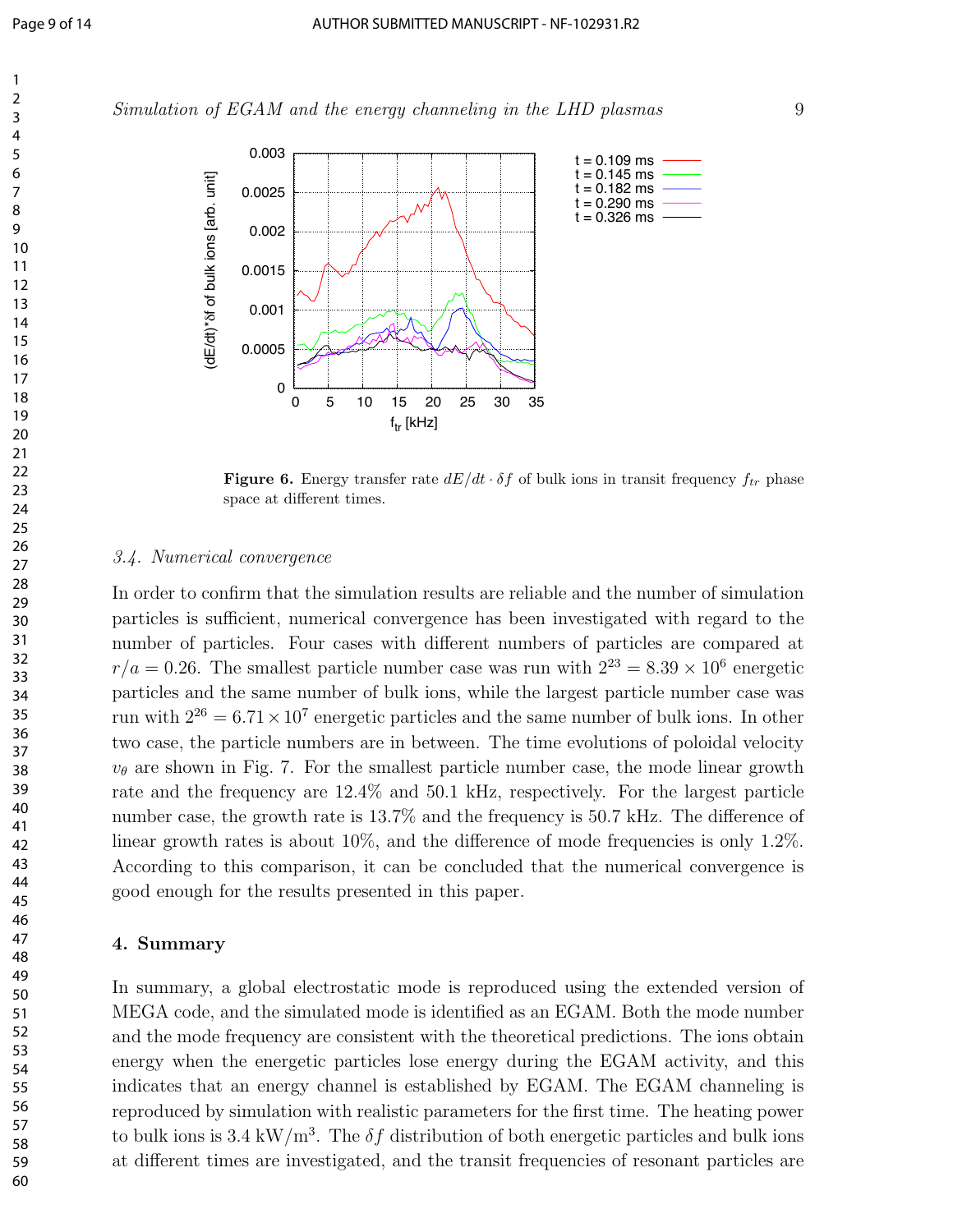

**Figure 7.** (a) Time evolution of poloidal velocity  $v_{\theta}$  for different numbers of particles. Four cases with different numbers of energetic particles are compared, and the number of bulk ions is identical with that of energetic particles. (b) Linear growth rates and frequencies versus the numbers of energetic particles.

analyzed. Also, the energy transfer rate of bulk ions at different times are investigated and compared with  $\delta f$  distribution. The resonance condition  $f_{EGAM} = l \cdot f_{tr,bulk}$  is satisfied where the dominant l values is  $l = 2$ . Another resonance with  $l = 10$  was also found. The resonance condition between EGAM and bulk ions during the establishment of EGAM channeling is quantitatively revealed in the present work.

#### Acknowledgments

Numerical computations were performed on the "Plasma Simulator" (FUJITSU FX100) of National Institute for Fusion Science (NIFS) with the support and under the auspices of the NIFS Collaboration Research program (NIFS17KNST111, NIFS18KNST136, and NIFS18KNXN365), and the "K Computer" of the RIKEN Advanced Institute for Computational Science (Project ID: hp170260 and hp180200). This work was partly supported by MEXT as "Priority Issue on Post-K Computer" (Accelerated Development of Innovative Clean Energy Systems), JSPS KAKENHI Grant No. JP18K13529, and JSPS KAKENHI Grant No. JP18H01202. The authors thank Prof. H. Sugama, Prof. K. Toi, Dr. K. Shinohara, and Prof. D. Zarzoso for fruitful discussions.

#### References

- [1] Winsor N, Johnson J and Dawson J 1968 Physics of Fluids 11 2448 ISSN 0031-9171 URL http://dx.doi.org/10.1063/1.1691835
- [2] Diamond P H, Itoh S I, Itoh K and Hahm T S 2005 Plasma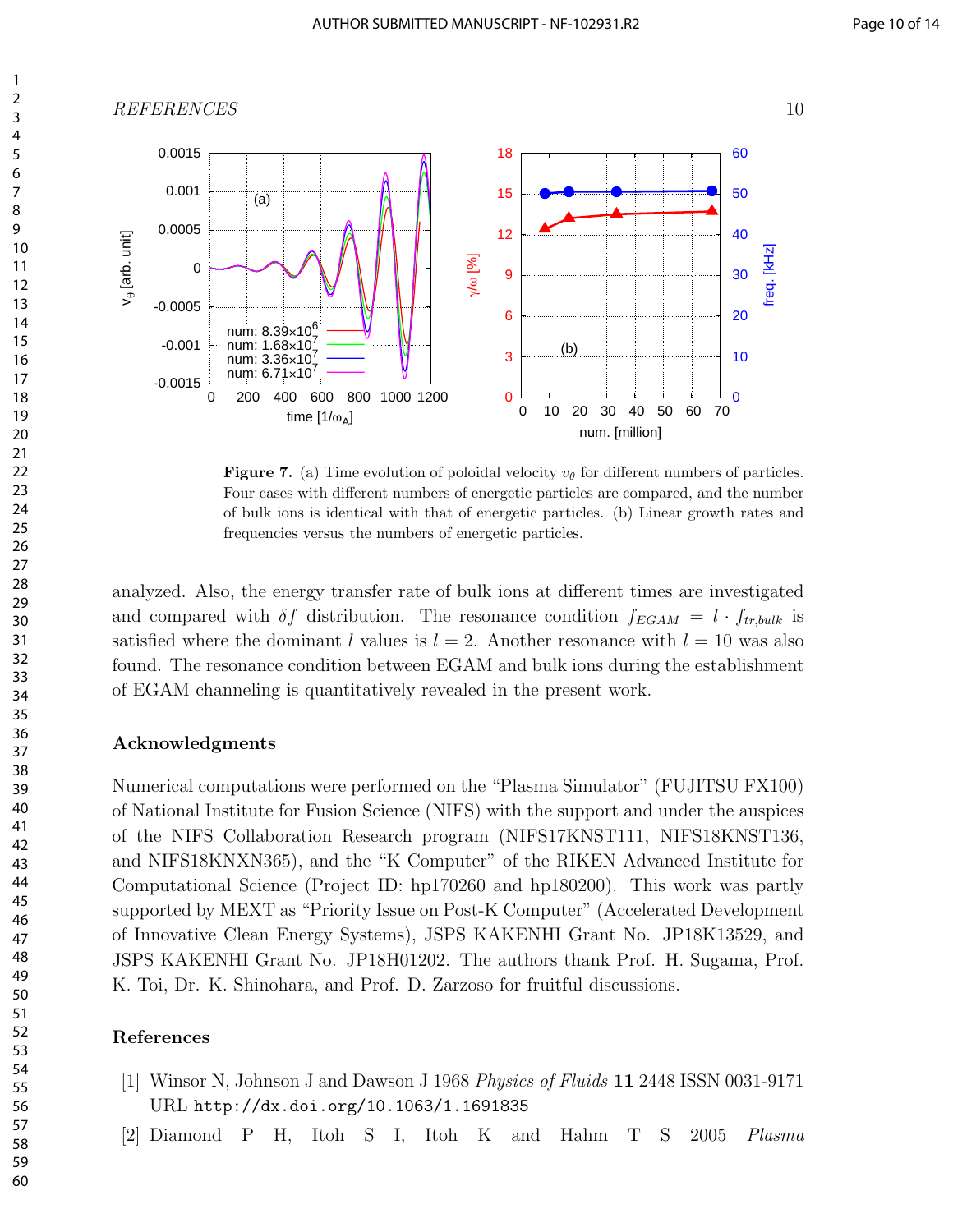Physics and Controlled Fusion 47 R35–R161 ISSN 1361-6587 URL http://dx.doi.org/10.1088/0741-3335/47/5/R01

- [3] Watari T, Hamada Y, Notake T, Takeuchi N and Itoh K 2006 Physics of Plasmas 13 062504 (Preprint https://doi.org/10.1063/1.2206170) URL https://doi.org/10.1063/1.2206170
- [4] Sugama H and Watanabe T H 2006 Physics of Plasmas 13 012501 ISSN 1089-7674 URL http://dx.doi.org/10.1063/1.2149311
- [5] Zonca F and Chen L 2008 EPL (Europhysics Letters) 83 35001 URL https://doi.org/10.1209%2F0295-5075%2F83%2F35001
- [6] Chen L, Qiu Z and ZoncaF 2014 Europhysics Letters 107 15003  $(Preprint$  https://doi.org/10.1209/0295-5075/107/15003) URL https://doi.org/10.1209/0295-5075/107/15003
- [7] Berk H, Boswell C, Borba D, Figueiredo A, Johnson T, Nave M, Pinches S, Sharapov S and contributors J E 2006 Nuclear Fusion 46 S888–S897 URL https://doi.org/10.1088%2F0029-5515%2F46%2F10%2Fs04
- [8] Boswell C, Berk H, Borba D, Johnson T, Pinches S and Sharapov S 2006 Physics Letters A 358 154 – 158
- [9] Nazikian R, Fu G Y, Austin M E, Berk H L, Budny R V, Gorelenkov N N, Heidbrink W W, Holcomb C T, Kramer G J, McKee G R, Makowski M A, Solomon W M, Shafer M, Strait E J and Zeeland M A V 2008 Phys. Rev. Lett.  $101(18)$  185001 URL https://link.aps.org/doi/10.1103/PhysRevLett.101.185001
- [10] Ido T, Shimizu A, Nishiura M, Nakamura S, Kato S, Nakano H, Yoshimura Y, Toi K, Ida K, Yoshinuma M, Satake S, Watanabe F, Morita S, Goto M, Itoh K, Kubo S, Shimozuma T, Igami H, Takahashi H, Yamada I, Narihara K and the LHD Experiment Group 2011 Nuclear Fusion 51 073046 URL http://stacks.iop.org/0029-5515/51/i=7/a=073046
- [11] Chen W, Ding X, Yu L, Ji X, Shi Z, Zhang Y, Zhong W, Yuan G, Dong J, Yang Q, Liu Y, Yan L, Zhou Y, Jiang M, Li W, Song X, Chen S and and X D 2013 Nuclear Fusion 53 113010 URL https://doi.org/10.1088%2F0029-5515%2F53%2F11%2F113010
- [12] Horváth L, Papp G, Lauber P, Por G, Gude A, Igochine V, Geiger B, Maraschek M, Guimarais L, Nikolaeva V, Pokol G and the ASDEX Upgrade Team 2016 Nuclear  $Fusion 56 112003 \text{ URL http://stacks.iop.org/0029-5515/56/i=11/a=112003$
- [13] Lauber P, Geiger B, Papp G, Por G, Pokol G I, Poloskei P Z, Guimarais L, Maraschek M, Igochine V, Hayward-Schneider T, Lu Z, Wang X, Conway G, the ASDEX Upgrade Team and the Eurofusion Enabling Research 'NAT' Team 2018 Strongly non-linear energetic particle dynamics in asdex upgrade scenarios with core impurity accumulation 27th IAEA Fusion Energy Conference Proceedings
- $[14]$  Fu G Y 2008 *Phys. Rev. Lett.*  $101(18)$  185002 URL https://link.aps.org/doi/10.1103/PhysRevLett.101.185002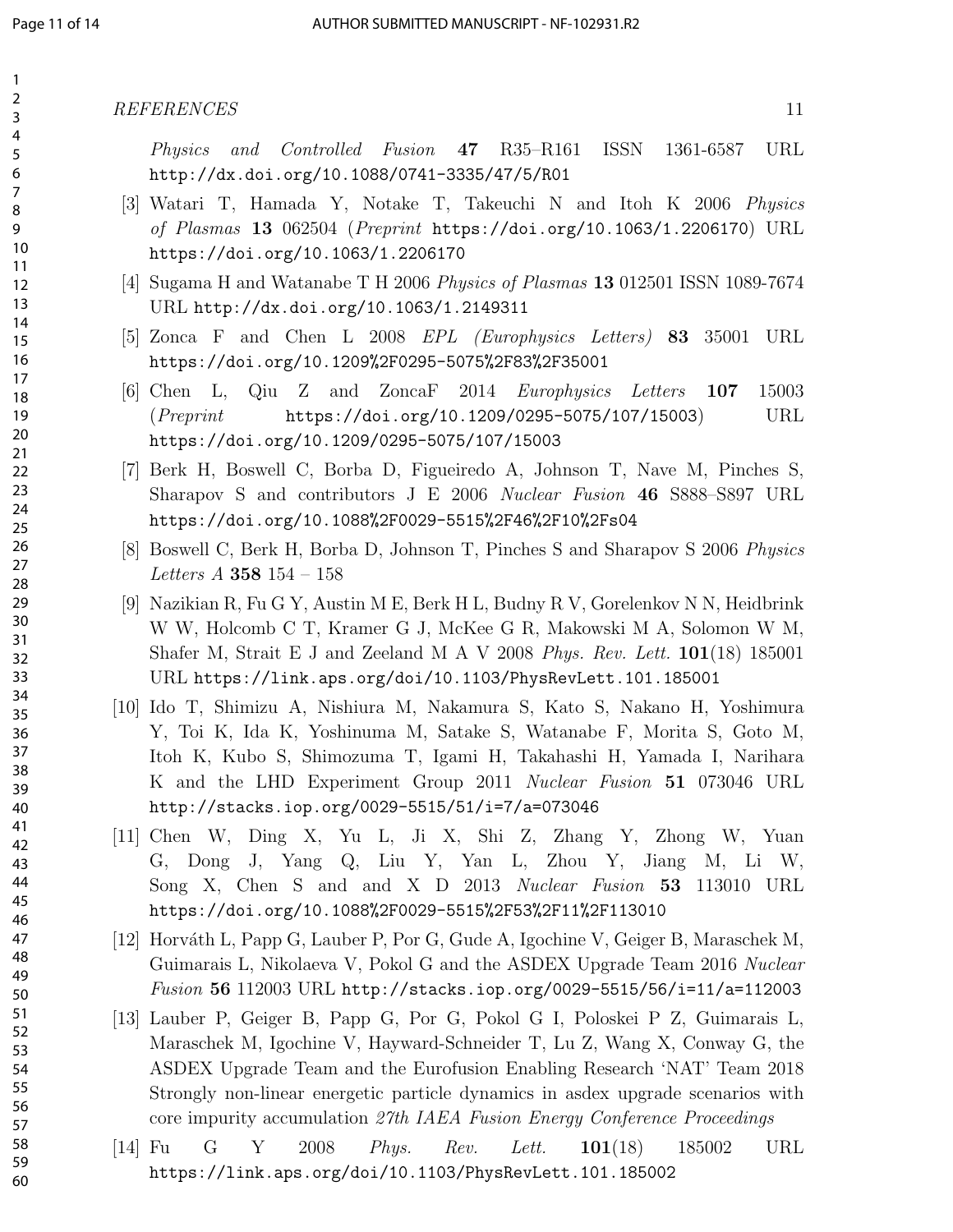#### REFERENCES 12

- [15] Qiu Z, Zonca F and Chen L 2010 Plasma Physics and Controlled Fusion 52 095003 URL http://stacks.iop.org/0741-3335/52/i=9/a=095003
- [16] Berk H and Zhou T 2010 Nuclear Fusion 50 035007 URL http://stacks.iop.org/0029-5515/50/i=3/a=035007
- [17] Qiu Z and Chen L 2011 Plasma Science and Technology 13 257–266 URL https://doi.org/10.1088%2F1009-0630%2F13%2F3%2F01
- [18] Zarzoso D, Garbet X, Sarazin Y, Dumont R and Grandgirard V 2012 Physics of Plasmas 19 022102 (Preprint https://doi.org/10.1063/1.3680633) URL https://doi.org/10.1063/1.3680633
- [19] Fisher R, Pace D, Kramer G, Zeeland M V, Nazikian R, Heidbrink W and García-Muñoz M 2012 Nuclear Fusion 52 123015 URL https://doi.org/10.1088%2F0029-5515%2F52%2F12%2F123015
- [20] Wang H and Todo Y 2013 Physics of Plasmas 20 012506 ISSN 1089-7674 URL http://dx.doi.org/10.1063/1.4774410
- [21] Wang H, Todo Y and Kim C C 2013 Phys. Rev. Lett. 110(15) 155006 URL https://link.aps.org/doi/10.1103/PhysRevLett.110.155006
- [22] Ren H and Cao J 2014 Physics of Plasmas 21 122512 (Preprint https://doi.org/10.1063/1.4903911) URL https://doi.org/10.1063/1.4903911
- [23] Girardo J B, Zarzoso D, Dumont R, Garbet X, Sarazin Y and Sharapov S 2014 Physics of Plasmas 21 092507 (Preprint https://doi.org/10.1063/1.4895479) URL https://doi.org/10.1063/1.4895479
- [24] Biancalani A, Bottino A, Lauber P and Zarzoso D 2014 Nuclear Fusion 54 104004 URL https://doi.org/10.1088%2F0029-5515%2F54%2F10%2F104004
- [25] Ren H 2016 *Nuclear Fusion* 57 016023 URL https://doi.org/10.1088%2F0029-5515%2F57%2F1%2F016023
- [26] Kolesnichenko Y I, Lutsenko V V, Yakovenko Y V, Lepiavko B S, Grierson B, Heidbrink W W and Nazikian R 2016 Plasma Physics and Controlled Fusion 58 045024 URL https://doi.org/10.1088%2F0741-3335%2F58%2F4%2F045024
- [27] Qu Z S, Hole M J and Fitzgerald M 2016 Phys. Rev. Lett.  $116(9)$  095004 URL https://link.aps.org/doi/10.1103/PhysRevLett.116.095004
- [28] Sasaki M, Kasuya N, Itoh K, Hallatschek K, Lesur M, Kosuga Y and Itoh S I 2016 Physics of Plasmas 23 102501 (Preprint https://doi.org/10.1063/1.4963397) URL https://doi.org/10.1063/1.4963397
- [29] Zarzoso D, Migliano P, Grandgirard V, Latu G and Passeron C 2017 Nuclear Fusion 072011 URL https://doi.org/10.1088%2F1741-4326%2Faa7351
- [30] Biancalani A, Chavdarovski I, Qiu Z, Bottino A, Sarto D D, Ghizzo A, Gurcan O, Morel P and Novikau I 2017 Journal of Plasma Physics 83 725830602
- [31] Qu Z S, Hole M J and Fitzgerald M 2017 Plasma Physics and Controlled Fusion 055018 URL https://doi.org/10.1088%2F1361-6587%2Faa6636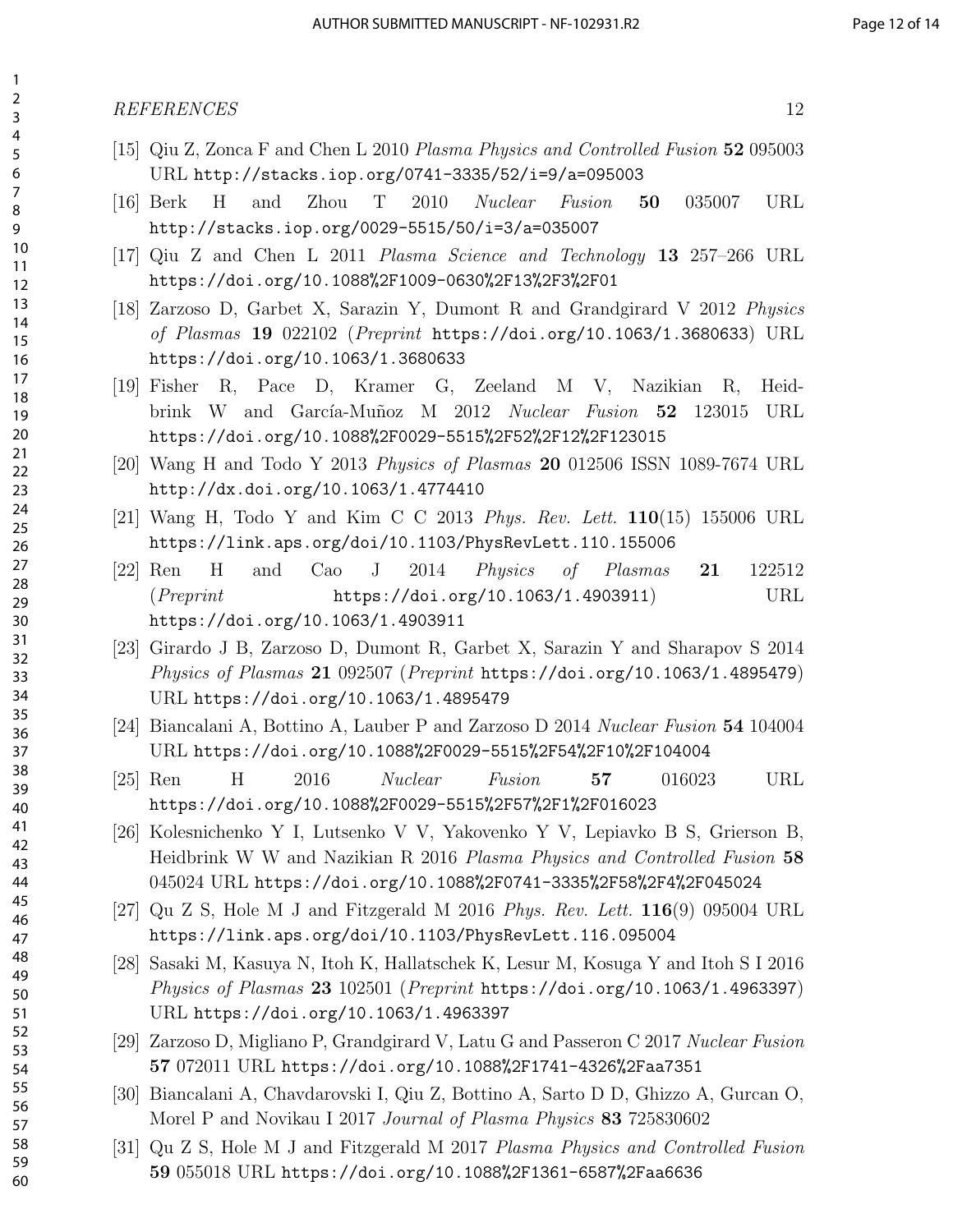- [32] Qiu Z, Zonca F and Chen L 2012 Physics of Plasmas 19 082507 (*Preprint* https://doi.org/10.1063/1.4745191) URL https://doi.org/10.1063/1.4745191
- [33] Palermo F, Biancalani A, Angioni C, Zonca F and Bottino A 2016  $EPL$  (Europhysics Letters) 115 15001 URL https://doi.org/10.1209%2F0295-5075%2F115%2F15001
- [34] Biancalani A, Palermo F, Angioni C, Bottino A and Zonca F 2016 Physics of Plasmas 23 112115 (Preprint https://doi.org/10.1063/1.4967703) URL https://doi.org/10.1063/1.4967703
- [35] Cao J, Qiu Z and Zonca F 2015 Physics of Plasmas 22 124505 (Preprint https://doi.org/10.1063/1.4938277) URL https://doi.org/10.1063/1.4938277
- [36] Wang H, Todo T, Ido T and Osakabe M 2015 Physics of Plasmas 22 092507 ISSN 1089-7674 URL http://dx.doi.org/10.1063/1.4930130
- [37] Ido T, Osakabe M, Shimizu A, Watari T, Nishiura M, Toi K, Ogawa K, Itoh K, Yamada I, Yasuhara R, Yoshimura Y, Kato S and Group T L E 2015 Nuclear Fusion 55 083024 URL http://stacks.iop.org/0029-5515/55/i=8/a=083024
- [38] Ren H and Wang H 2018 Nuclear Fusion 58 046005 URL http://stacks.iop.org/0029-5515/58/i=4/a=046005
- [39] Ido T, Itoh K, Osakabe M, Lesur M, Shimizu A, Ogawa K, Toi K, Nishiura M, Kato S, Sasaki M, Ida K, Inagaki S and Itoh S I (the LHD Experiment Group) 2016 Phys. Rev. Lett. 116(1) 015002 URL https://link.aps.org/doi/10.1103/PhysRevLett.116.015002
- [40] Lesur M, Itoh K, Ido T, Osakabe M, Ogawa K, Shimizu A, Sasaki M, Ida K, Inagaki S, Itoh S I and the LHD Experiment Group 2016 Phys. Rev. Lett.  $116(1)$  015003 URL https://link.aps.org/doi/10.1103/PhysRevLett.116.015003
- [41] Wang H, Todo Y, Ido T and Suzuki Y 2018 Phys. Rev. Lett. 120(17) 175001 URL https://link.aps.org/doi/10.1103/PhysRevLett.120.175001
- [42] Osakabe M, Ido T, Ogawa K, Shimizu A, Yokoyama M, Seki R, Suzuki C, Isobe M, Toi K, Spong D A, Nagaoka K, Takeiri Y, Igami H, Seki T, Nagasaki K and the LHD Experiment Group 2014 Indication of bulk-ion heating by energetic particle driven geodesic acoustic modes on LHD 25th IAEA Fusion Energy Conference Proceedings
- [43] Zarzoso D, Sarazin Y, Garbet X, Dumont R, Strugarek A, Abiteboul J, Cartier-Michaud T, Dif-Pradalier G, Ghendrih P, Grandgirard V, Latu G, Passeron C and Thomine O 2013 Phys. Rev. Lett. 110(12) 125002 URL https://link.aps.org/doi/10.1103/PhysRevLett.110.125002
- [44] Sasaki M, Itoh K, Hallatschek K, Kasuya N, Lesur M, Kosuga Y and Itoh S I 2017 Scientific Reports 7 ISSN 2045-2322 URL http://dx.doi.org/10.1038/s41598-017-17011-y